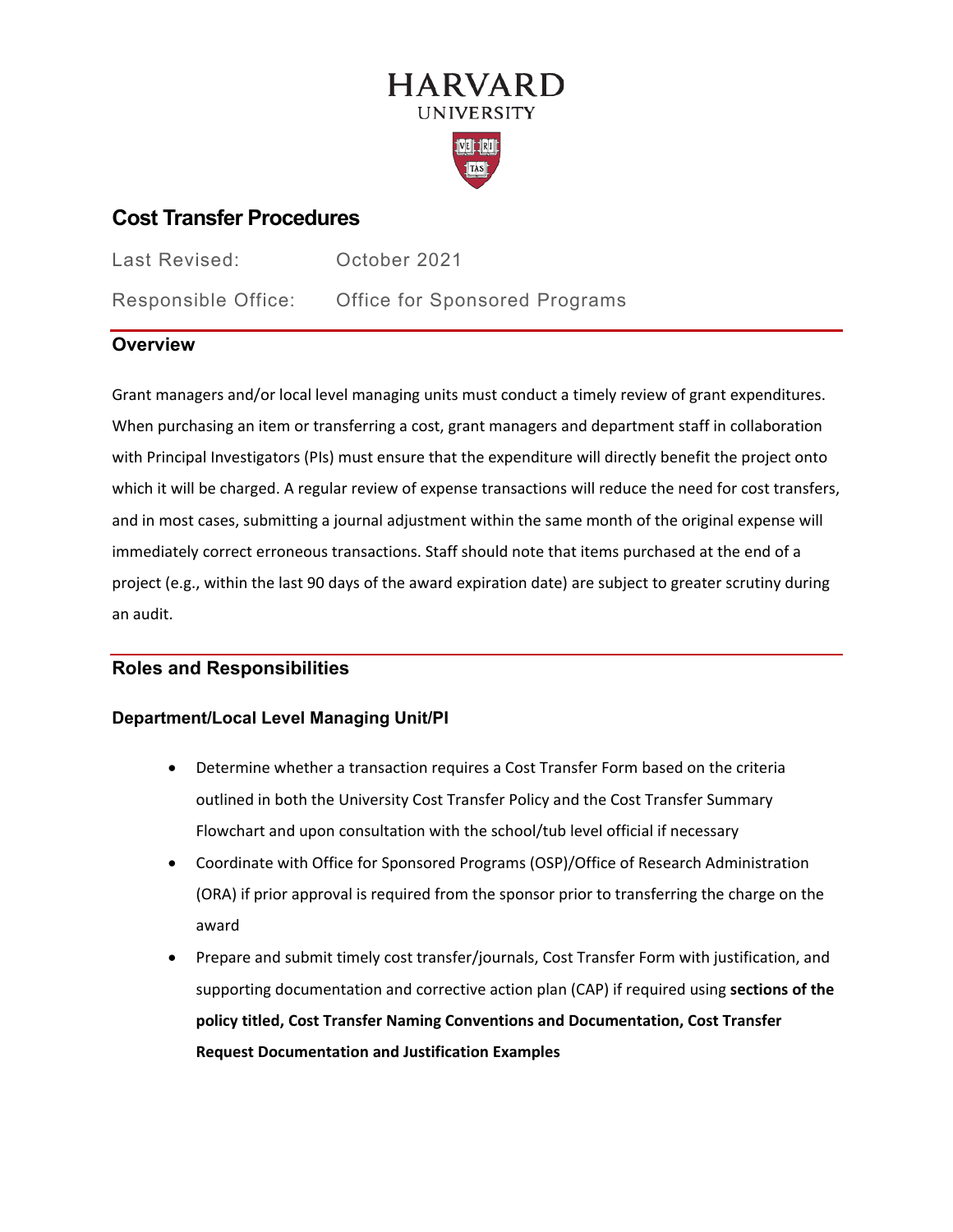- The Cost Transfer (CT) inbox is monitored during normal business hours. Under 90-day CT requests received after this time on day 90 will not be reviewed as under 90-day cost transfers and must be resubmitted as over 90-day cost transfers. Retain copies of all related supporting documentation in accordance with **Cost Transfer Naming Conventions and Documentation** and University record retention regulations
- Responds to inquiries and provides documentation as needed to support OSP's Universitywide Monitoring Program

#### **School/Tub Level Official**

- Grant authorized approver designation to department/local-level managing units when appropriate and in the absence of a department authorized approver, review and approve under 90-day cost transfer requests.
- Approve all over 90-day<sup>1</sup> cost transfers before submission to the Office for Sponsored Programs
- May coordinate with the department/local level managing unit to support OSP's University-wide Monitoring Program or develop a Corrective Action Plan if needed

#### **OSP/ORA**

• Request sponsor prior approval if required

#### **OSP**

- Approve over 90-day<sup>1</sup> cost transfers and under 90-day<sup>1</sup> cost transfers in the absence of a school or local authorized approver
- Oversee University-wide Monitoring Program, which includes cost transfers

### **Procedures**

Once the need for a Cost Transfer request is determined, the following steps for submission to obtain Cost Transfer approval should be completed: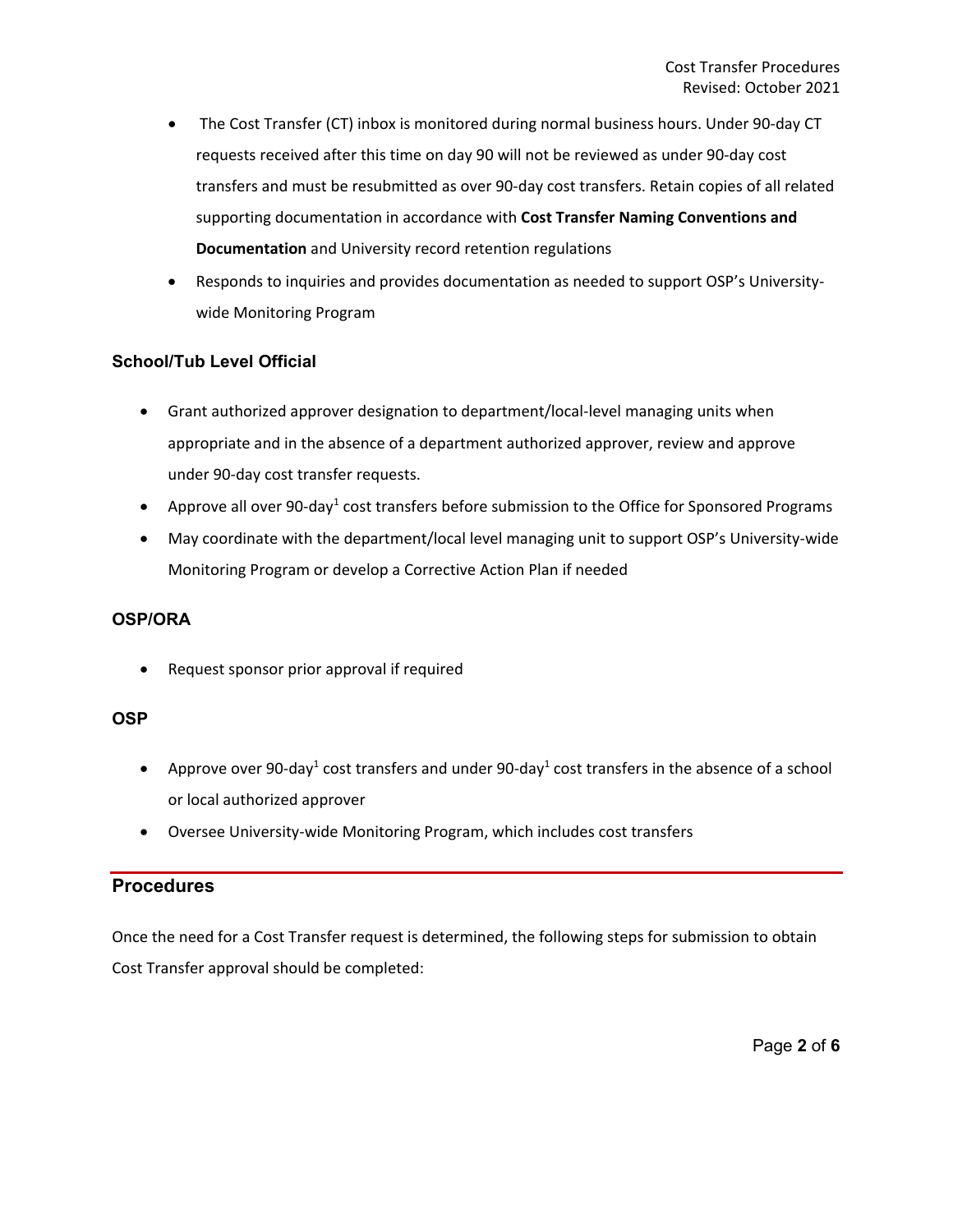- 1. Department/local level managing unit finalizes Cost Transfer request by obtaining department/local level review and approval as applicable. Department/local level managing unit coordinate with OSP/ORA if advanced sponsor approval is required prior to applying the expenditure to the award.
- 2. Department/local level managing unit submits Cost Transfer Form and supporting documentation via email to the [under 90-day or over 90-day cost transfer approver](https://osp.finance.harvard.edu/cost-transfer-process#Approvers) (school/tub level approver).
- 3. For over 90-day cost transfers, submit to the school/tub level for approval; it is sent by the school/tub via email to OSP at [OSP\\_Cost\\_Transfer@harvard.edu](mailto:OSP_Cost_Transfer@harvard.edu) for review and final approval.
- 4. Once the Cost Transfer Form has been signed by the appropriate approver(s), the department/local level managing unit is sent a copy of the signed Cost Transfer package by OSP to retain for their department/local level records.
- 5. It is recommended that all signed Cost Transfer packages be uploaded to the GMAS segment cost transfer folder for record retention by the department/local level managing unit. If debiting more than one award, signed copies of the cost transfer package should be uploaded in each GMAS segment.

### **Cost Transfer Naming Conventions and Documentation**

*Table 1: Cost Transfer Naming Conventions*

|                                 | <b>Naming Convention (File)</b> | <b>Naming Convention (Journal)</b>              |
|---------------------------------|---------------------------------|-------------------------------------------------|
| Cost transfers<br>over 90 days  | CT HUFUND# Over 90              | CT^FCOR^CCB^JHM^See related CTform^FEB-OCT 2020 |
| Cost transfers<br>under 90 days | CT HUFUND# Under 90             | CT^FCOR^CCB^JHM^See related CTform^FEB-OCT 2020 |

Page **3** of **6**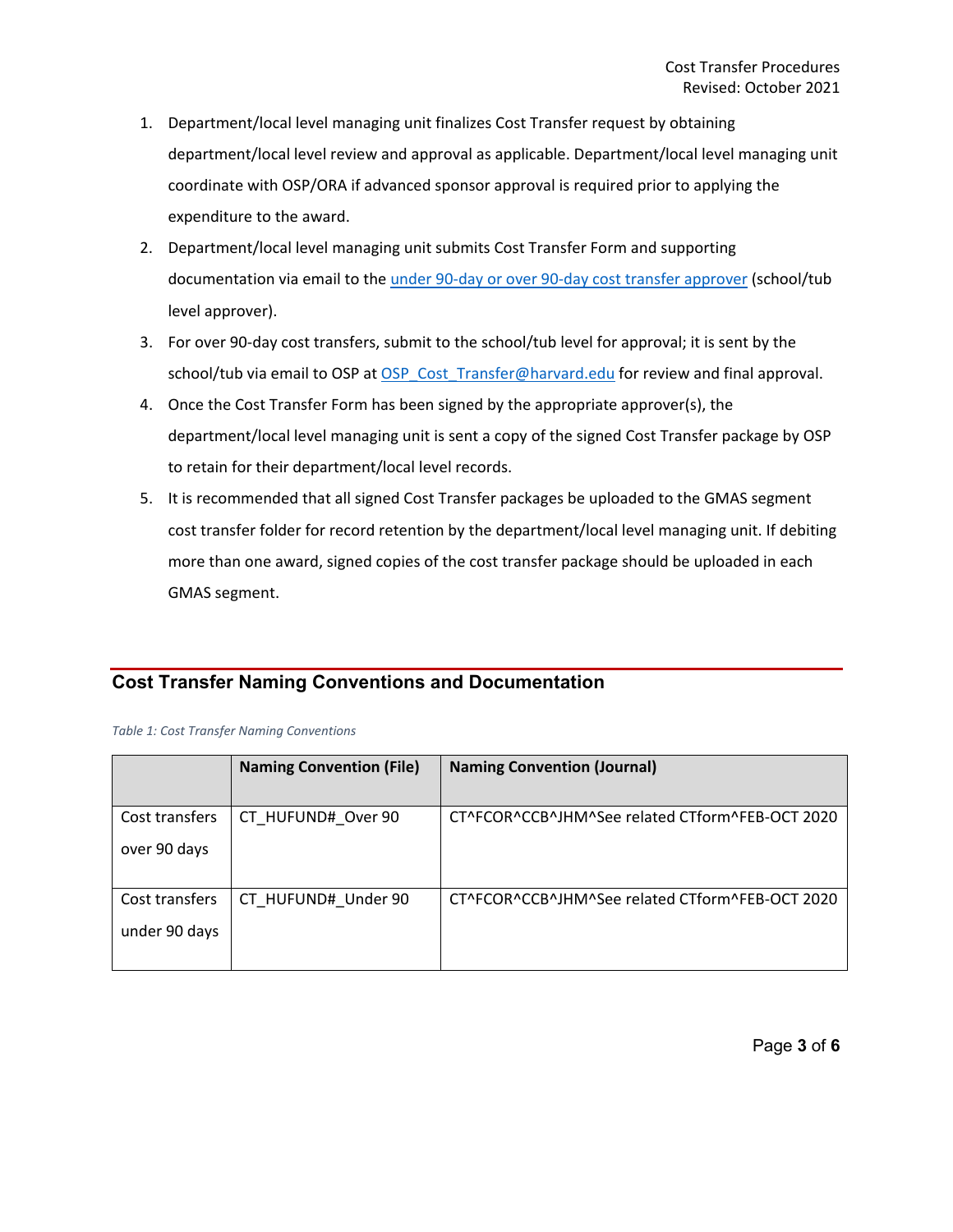Use of the proper naming convention is important since it is used to run reports for auditors.

In **all** cases, retain the following documents:

- 1. Detail of the original charge, including G/L detail listing and expense backup
- 2. Copy of unbalanced journal amounts should agree to the amount per the GL selection detail
- 3. Completed and signed Cost Transfer Form
- 4. Support for relation to the grant ultimately being charged, including evidence of the charge in the grant budget, where applicable
- 5. Documentation if applicable: Vendor Justification Form, Debarment, flight comparisons, signed Fly America Travel Reimbursement Exception Form, AP Adjustment Form (equipment object codes)

It is recommended that documents be uploaded into the GMAS Segment Cost Transfer folder using the file naming convention referenced above.

#### **Cost Transfer Request Documentation and Justification Examples**

Over 90-day Cost Transfer requests may be approved under the following extenuating circumstances. Supporting Documentation in all of these cases should at least include the following: Cost Transfer Form, screen shot or draft journal, and transaction listing with the charge(s) being moved.

- 1. Late issuance of a relevant action memo (must be submitted to OSP within 45 days of the date on the action memo and must include school/tub level approval). **Please note:** All expenses incurred during the time period covered by the late action memo can be moved in one cost transfer.
	- a. **Additional Supporting Documentation**: copy of the action memo dated 2/8/20 indicating a new account string has been set up.
	- b. **Justification Example**: Prof. X has a part of account on Prof. Y's U19 award. Prof. Y recently allocated funds to support Prof. X's work on the project. Per the action memo dated 2/8/20, a new account string has been set up to support this work.
- 2. Failure of another department to take action

Page **4** of **6**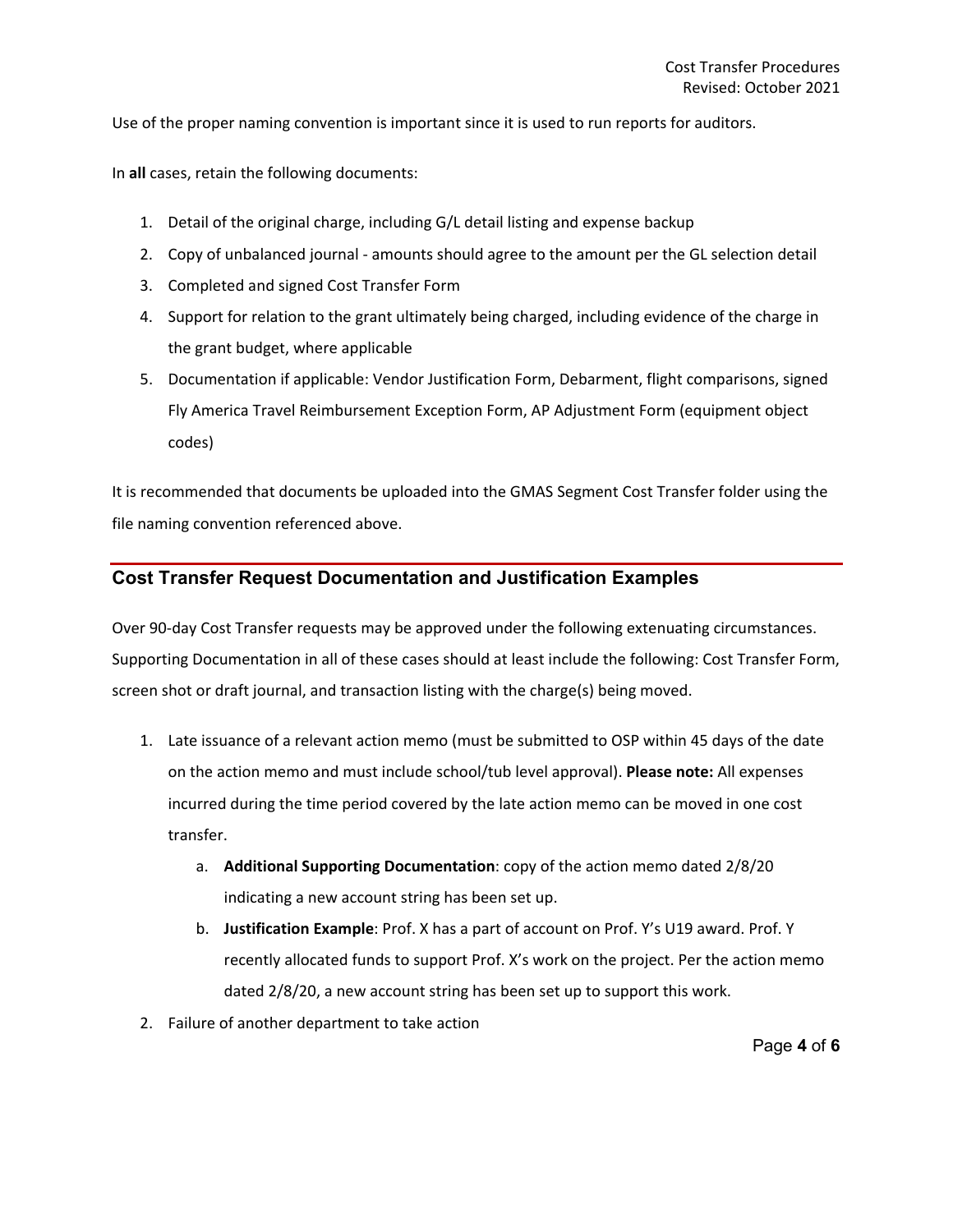- a. **Additional Supporting Documentation**: copy of correspondence between the two departments showing a lack of response, budget justification showing the expenses being moved.
- b. **Justification Example**: When reconciling my accounts, it came to my attention that a travel charge was debited to the wrong part of account managed by another department (Org). I do not have access to the other org, so I reached out to the grant manager in the other department to notify them of the error. I did not receive a response. I reached out several times and finally contacted the Supervisor in the other department. However, in the meantime, the charge had been removed to their discretionary account. This travel was budgeted for on the project, this charge is allowable, allocable and reasonable. I am requesting that this charge be moved onto this project.
- c. For our corrective action plan (CAP), to prevent a future occurrence, when working with this department we will set up an escalation plan.
- 3. Sponsor requirement dictates the need for a cost transfer.
	- a. **Additional Supporting Documentation**: copy of NIH Fellowship award notice.
	- b. **Justification Example**: Per NIH Xtrain requirements, Harvard is required to pay Amy Smith's full stipend allowance from the federal grant as awarded Stipend amounts cannot be reduced in Xtrain. If approved, this cost transfer will pay Amy her full stipend (6450) and allow us to close out the fellowship.
	- c. For our corrective action plan (CAP), to prevent a future occurrence, the department has adjusted their on-boarding plans to include training on NIH fellowships and Xtrain requirements.
- 4. A debit to correct a credit to a federal award Only allowable to correct a duplicate credit or to match a submitted FFR or final invoice.
	- a. **Additional Supporting Documentation**: copy of correspondence between the departments determining the charge does not belong on the current award
	- b. **Justification Example**: When reconciling my accounts, it came to my attention that payroll posted a salary credit to the wrong account string. This credit has been applied

Page **5** of **6**